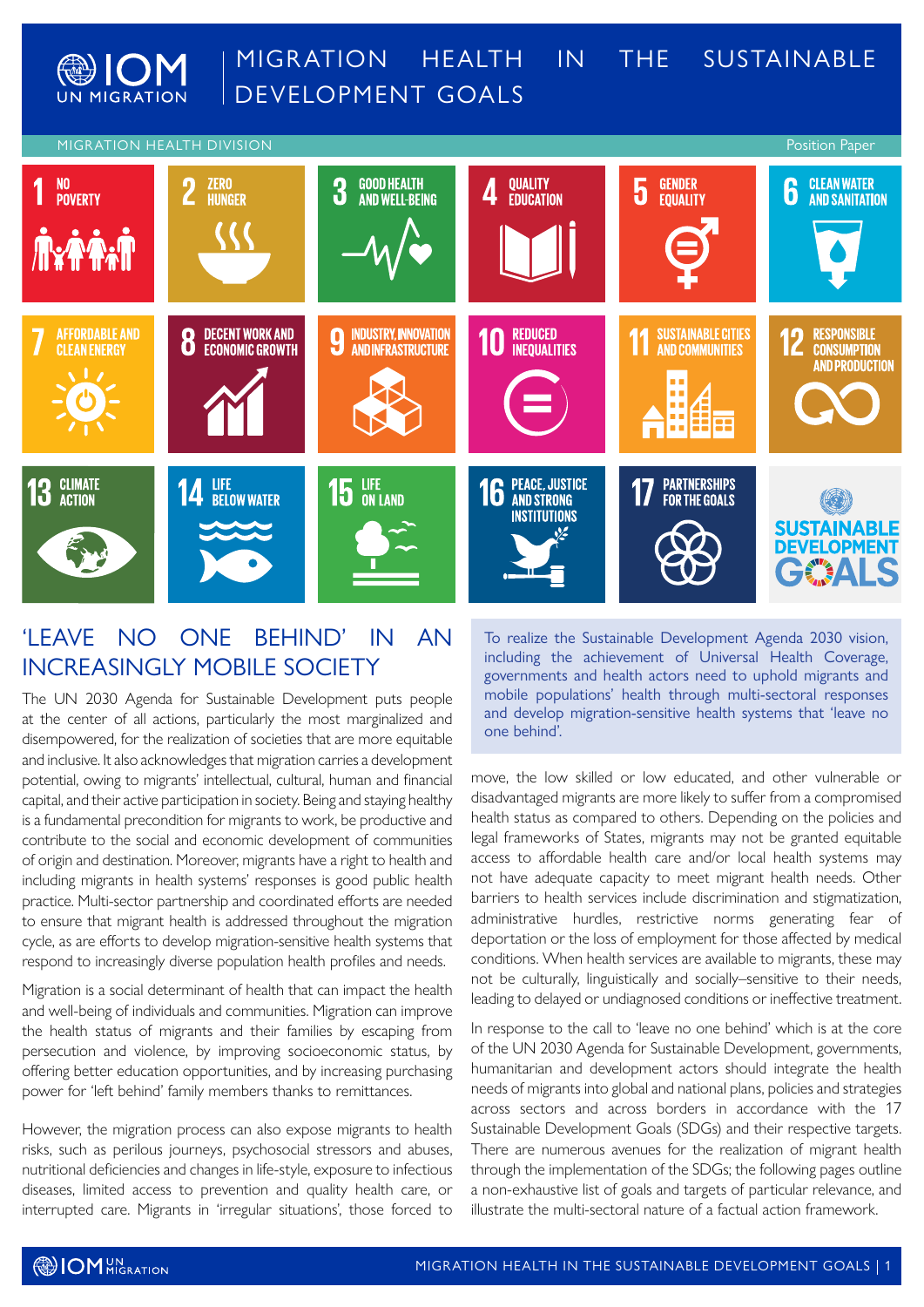## TRACING MIGRATION HEALTH IN THE SDGs\*

| NO<br>Poverty<br><b>AxAA.A</b>                  | <b>TARGET 1.3</b><br>Implement social protection<br>systems including floors and<br>achieve sustainable coverage<br>of the poor and vulnerable<br><b>TARGET 1.5</b><br>Strengthen resilience of the<br>poor and most vulnerable<br>to economic, social and | Implement appropriate social protection systems in health that are inclusive<br>of migrants, are free of discrimination, and sensitive to the contemporary<br>mobility of persons, including through cross-border portability of entitlements<br>and rights; reduce out-of-pocket payments for health care and catastrophic<br>health expenditures; achieve coverage through sustainable and innovative<br>financing.<br>Ensure migrants' and mobile populations' resilience in the context of crises,<br>and reduce their health vulnerability linked to climate change, extreme events,<br>and other economic, social and environmental shocks and disasters causing |
|-------------------------------------------------|------------------------------------------------------------------------------------------------------------------------------------------------------------------------------------------------------------------------------------------------------------|------------------------------------------------------------------------------------------------------------------------------------------------------------------------------------------------------------------------------------------------------------------------------------------------------------------------------------------------------------------------------------------------------------------------------------------------------------------------------------------------------------------------------------------------------------------------------------------------------------------------------------------------------------------------|
|                                                 | environmental shocks and<br>disasters                                                                                                                                                                                                                      | large scale population displacement within and across borders.                                                                                                                                                                                                                                                                                                                                                                                                                                                                                                                                                                                                         |
| GOOD HEALTH<br>AND WELL-BEING<br>3<br>$-\omega$ | <b>TARGET 3.8</b><br>Achieve Universal Health<br>Coverage                                                                                                                                                                                                  | Ensure the inclusion of migrants, regardless of their legal status, in 'Universal<br>Health Coverage'; ensure they are accounted for in financial risk protection<br>schemes; have access to quality, equitable health care services, safe, effective<br>and affordable essential medicines and vaccines, and cross-border continuity<br>of health care. Include migrants and mobile populations in disease prevention<br>and control programmes. Not doing so, counters public health principles,<br>ethics and universal health care goals.                                                                                                                          |
|                                                 | <b>TARGET 3.c</b><br>Increase health financing and<br>establish a sufficient health<br>workforce in developing<br>countries                                                                                                                                | Increase health workforce financing, recruitment, development, training and<br>retention in developing countries; enhance the local integration of migrant-,<br>refugee- and displaced health personnel; manage migration of health care<br>workers and implement the international code of recruitment of health<br>personnel.                                                                                                                                                                                                                                                                                                                                        |
|                                                 | <b>TARGET 3.d</b><br>Increase capacity of countries<br>for early warning, risk<br>reduction and management of<br>national and global health risks                                                                                                          | Strengthen the capacity of countries in early warning, health risk reduction and<br>management of national and global health risks, including disease prevention<br>and control, and health emergency preparedness and response (International<br>Health Regulations, 2005) that address public health risks associated with<br>migration and population mobility.                                                                                                                                                                                                                                                                                                     |
| GENDER<br>EQUALITY<br>$\Theta$                  | <b>TARGET 5.2</b><br>Eliminate all violence against<br>women and girls                                                                                                                                                                                     | Eliminate all forms of violence against all migrant women and girls and their<br>physical, mental and social well-being impact, including trafficking and all types<br>of exploitation, marginalization, discrimination and abuse.                                                                                                                                                                                                                                                                                                                                                                                                                                     |
|                                                 | <b>TARGET 5.6</b><br>Ensure universal access to<br>sexual and reproductive<br>health and reproductive<br>rights                                                                                                                                            | Ensure that universal access to sexual and reproductive health and rights,<br>in accordance with the programme of action of the 1994 International<br>Conference on Population and Development (ICPD) and the Beijing Platform<br>for action, applies without discrimination to migrant populations whose<br>sexual and reproductive health can be at disproportionate risk due to the<br>circumstances of the migration process.                                                                                                                                                                                                                                      |
|                                                 | <b>TARGET 8.7</b><br>Eradicate forced labour, end                                                                                                                                                                                                          | End the use of migrants for forced labour, child labour, modern slavery,<br>and human trafficking, and address the multiple associated health risks                                                                                                                                                                                                                                                                                                                                                                                                                                                                                                                    |
| DECENT WORK AND<br>ECONOMIC GROWTH              | modern slavery and human<br>trafficking; eliminate child<br>labour                                                                                                                                                                                         | due to unsafe, poor working and living conditions, and the various forms<br>of exploitation, discrimination and unsafe health practices throughout the<br>migration process.                                                                                                                                                                                                                                                                                                                                                                                                                                                                                           |
|                                                 | TARGET 8.8<br>Protect labour rights and<br>promote safe and secure<br>working environments for<br>all workers including migrant<br>workers                                                                                                                 | Address the health needs and promote 'decent work' of migrant workers,<br>especially women and those with 'irregular' status, who are exposed to multiple<br>health risks, including poor working and living conditions and exploitation, and<br>ensure their equitable access to health services; end deportations and travel<br>restrictions due to health conditions.                                                                                                                                                                                                                                                                                               |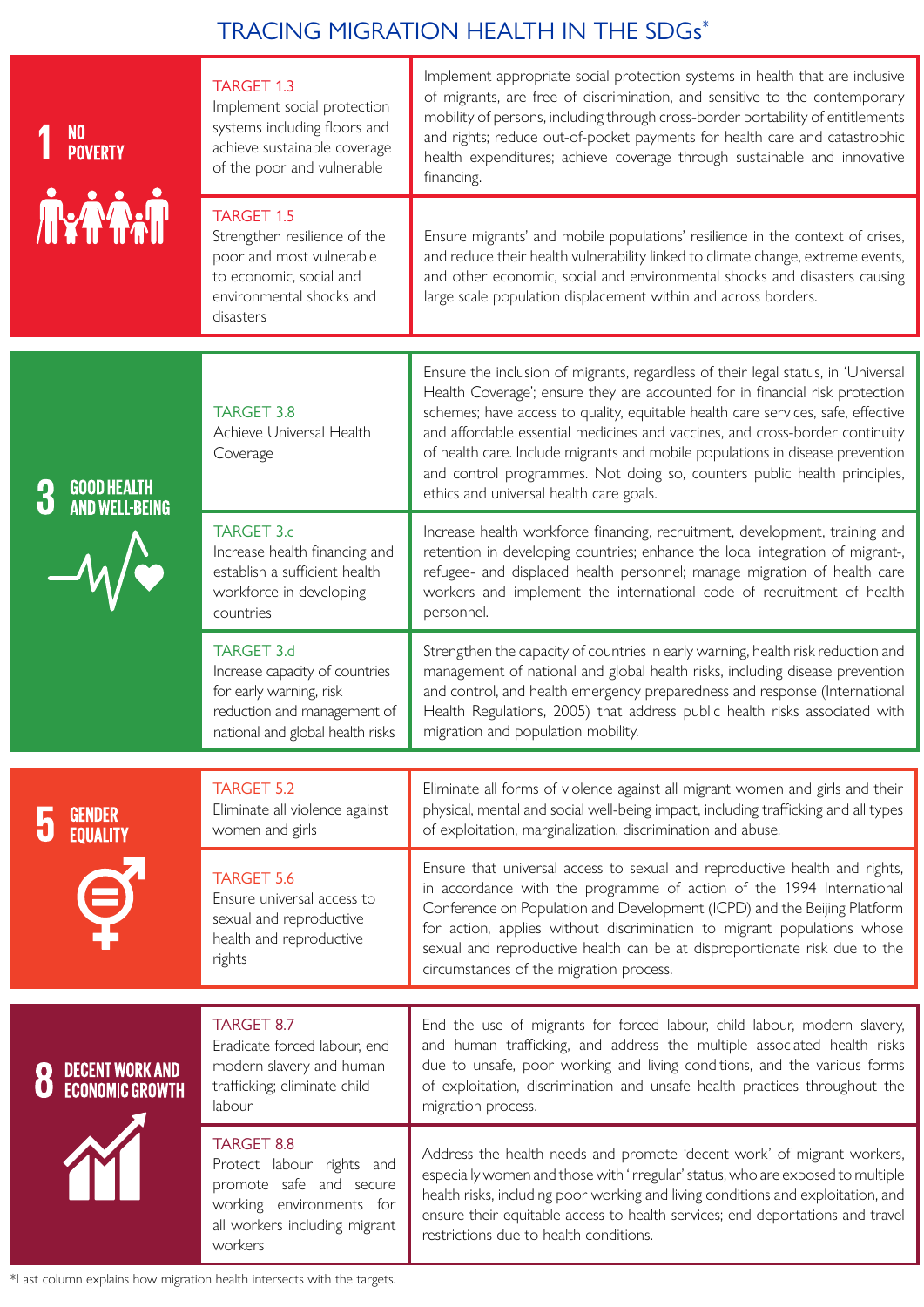| <b>REDUCED<br/>INEQUALITIES</b>                 | TARGET 10.7<br>Orderly and safe migration<br>through well-managed<br>migration policies                                                                                                     | Mainstream the health of migrants, their families and communities in migration<br>governance discourses. Recognize migration as a determinant of health<br>which can expose migrants to multiple health risks during all phases of the<br>migration process. Enhance the health of migrants through improved policy<br>coordination among sectors that impact the health of migrants and respect<br>migrants' right to health to ensure equitable access to health services. Ensure<br>immigration health assessment practices follow public health principles and<br>international standards of care. |
|-------------------------------------------------|---------------------------------------------------------------------------------------------------------------------------------------------------------------------------------------------|--------------------------------------------------------------------------------------------------------------------------------------------------------------------------------------------------------------------------------------------------------------------------------------------------------------------------------------------------------------------------------------------------------------------------------------------------------------------------------------------------------------------------------------------------------------------------------------------------------|
| SUSTAINABLE CITIES<br>AND COMMUNITIES           | <b>TARGET 11.1</b><br>Access to adequate housing<br>and basic services; upgrade<br>slums                                                                                                    | Ensure that access for all to adequate, safe and affordable housing and basic<br>services includes migrants, who can be at elevated risk of poor living conditions,<br>whether in camps, informal settings, migration centres, detention or slums;<br>and reduce health risks due to overcrowding, poor hygiene and sanitation.                                                                                                                                                                                                                                                                        |
|                                                 | <b>TARGET 11.5</b><br>Reduce deaths and number<br>of people affected and<br>decrease the economic<br>losses following disasters                                                             | Ensure that reducing the number of deaths and number of people affected,<br>and decreasing the economic losses following disasters includes the protection<br>of displaced persons, as well as other vulnerable migrants and mobile<br>populations who may not have been included in disaster risk reduction plans.<br>Disasters, by defaults, trigger large scale displacement.                                                                                                                                                                                                                       |
| <b>13 CLIMATE</b>                               | TARGET 13.1<br>Strengthen resilience<br>and<br>adaptive capacity to climate-<br>related hazards and natural<br>disasters in all countries                                                   | Ensure the inclusion of migrants and displaced persons in pandemic<br>preparedness plans and disaster risk reduction plans, as well as climate change<br>national policies, strategies and planning. Migration can be an adaptation<br>strategy that strengthens the resilience of migrants and their communities.                                                                                                                                                                                                                                                                                     |
|                                                 | <b>TARGET 13.3</b><br>Improve education,<br>awareness-raising and human<br>and institutional capacity on<br>climate change mitigation,<br>adaptation, impact reduction<br>and early warning | Ensure migrants and their communities, as well as displaced persons, have<br>access to accurate information regarding climate change and environmental<br>events that could affect their health in order to address any possible health<br>risks. Climate change affects the social and environmental determinants of<br>health.                                                                                                                                                                                                                                                                       |
| <b>16</b> PEACE, JUSTICE<br><b>INSTITUTIONS</b> | <b>TARGET 16.1</b><br>Reduce violence and related<br>death rates                                                                                                                            | Reduce all forms of violence associated with migration and save lives especially<br>in the context of conflict, smuggling and trafficking, putting migrants at<br>disproportionate risk due to unsafe travel and living conditions and associated<br>vulnerability to sexual, physical and psychological violence.                                                                                                                                                                                                                                                                                     |
|                                                 | TARGET 16.2<br>End abuse, exploitation,<br>trafficking, violence against<br>and torture of children                                                                                         | End abuse and exploitation of trafficked and young migrants, especially<br>unaccompanied minors, as they are at increased risk of abuse, exploitation,<br>and violence, and the associated physical and mental health risks.                                                                                                                                                                                                                                                                                                                                                                           |
| <b>PARTNERSHIPS<br/>For the Goals</b>           | <b>TARGET 17.16</b><br>Utilize global and<br>multistakeholder partnerships<br>to support the achievement<br>of sustainable development<br>goals in all countries                            | Utilize multi-sectoral and international partnerships, as migrants inherently<br>connect sectors, communities, countries and regions. Enhance the health of<br>migrants and public health by coordinating among health and other sectors<br>in society, and through the inclusion of migration and health in cross border,<br>regional and global development dialogues and humanitarian responses.                                                                                                                                                                                                    |
|                                                 | <b>TARGET 17.18</b><br>Assist developing countries<br>in increasing the availability<br>of high-quality data<br>disaggregated by migratory<br>status                                        | Enhance capacity building to increase the availability of data disaggregated<br>by income, gender, age race, ethnicity, migration status, [] including in the<br>health sector to allow the monitoring of the health of migrants and the<br>implementation of policies and legistlations affecting the health needs of<br>migrants.                                                                                                                                                                                                                                                                    |